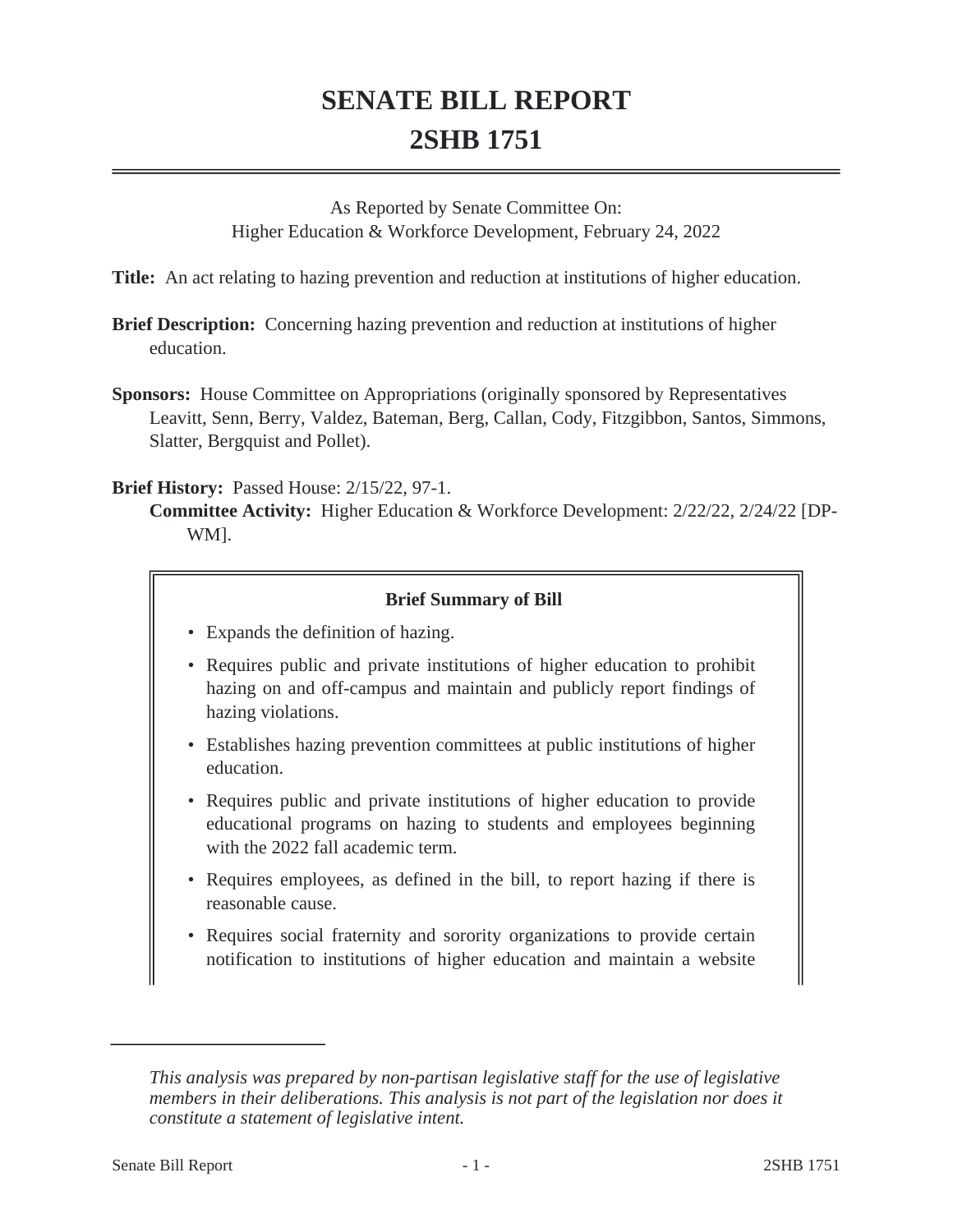containing all findings of violations to antihazing policies, codes, and laws from the previous five years beginning with the 2022 fall academic term.

## **SENATE COMMITTEE ON HIGHER EDUCATION & WORKFORCE DEVELOPMENT**

**Majority Report:** Do pass and be referred to Committee on Ways & Means.

Signed by Senators Randall, Chair; Nobles, Vice Chair; Holy, Ranking Member; Liias and Sefzik.

**Staff:** Kellee Gunn (786-7429)

**Background:** Hazing. In 1993, the Washington State Legislature enacted a law prohibiting hazing. Under state law, any person found guilty of hazing may be convicted of a misdemeanor and any organization knowingly permitting hazing may be held liable for damages. Any person found participating in hazing must forfeit state-funded grants, scholarships, or awards for a period of time determined by the public institution of higher education.

Hazing is defined under state law as any method of initiation, or amusement or pastime, that causes or may cause a person attending a private or public postsecondary educational institution in the state:

- bodily danger or physical harm; or
- serious mental or emotional harm.

Hazing does not include customary athletic events or other similar contests or competitions.

**Summary of Bill:** Definition of Hazing. The definition of hazing is expanded to include any act committed as part of a person's recruitment, pledging, admission into, or affiliation with an entity, including an athletic team, that may cause serious psychological harm. Hazing may also include causing, directing, coercing, or forcing a person to consume any food, liquid, alcohol, drug, or other substance which subjects the person to risk of harm, regardless of the person's willingness to participate.

Prohibition of Hazing On- and Off-campus, Policies, and Reporting by Institutions. Public and private institutions of higher education must prohibit hazing on- and off-campus. The institution's anti-hazing policy must be included in materials on students' rights and responsibilities given to student organizations, athletic teams, or living groups.

Public and private institutions of higher education shall maintain and publicly report violations of hazing policies and laws, or offenses related to alcohol, sexual assault, or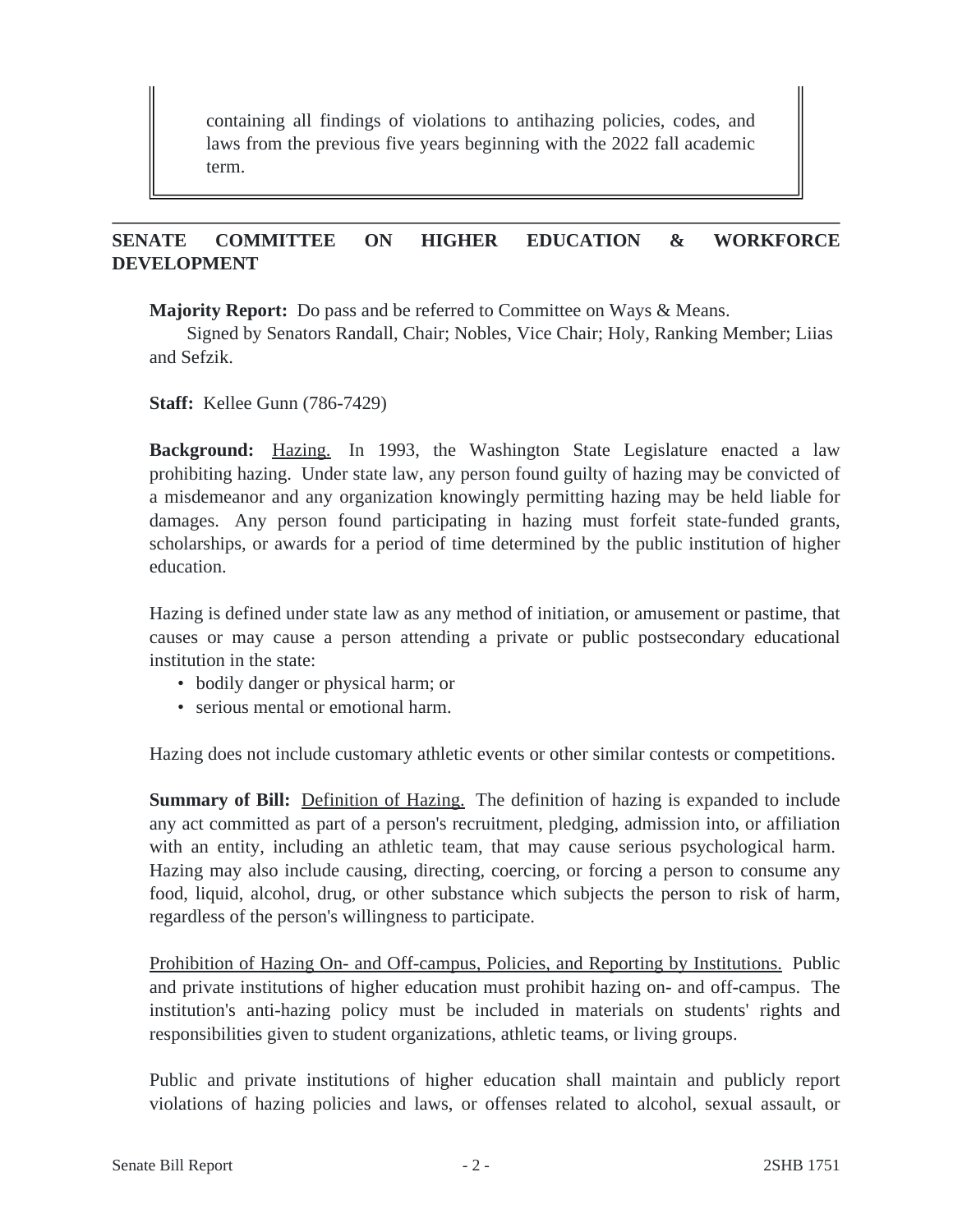physical assault. The report must include certain information on where and when the hazing occurred, findings, and certain details of the incident and sanctions imposed. Personal or identifying information shall not be included in the report. Reports must be made available online for five years. Reports must be provided to the public at least 45 days before the start of the fall term and ten days before the start of all other terms.

Hazing Prevention Committee. Public institutions of higher education must establish a committee to promote and address hazing prevention consisting of at least six members, with a designated chair appointed by the institution's president. Half of the committee's members must be students currently attending the institution, with at least one filled by a student from a student organization, athletic team, or living group. A student affiliated with an entity guilty of hazing within the last twelve months may not participate in the committee. The other half of the committee must include at least one faculty or staff member and one parent or legal guardian of a current student.

Educational Programs on Hazing at Private and Public Institutions of Higher Education and Reporting by Employees. Beginning with the fall 2022 academic term, every institution of higher education must:

- provide an educational program on hazing and its dangers to students as part of its new student orientation and post it online; and
- provide hazing prevention education to employees, including student employees, either in person or electronically at the beginning of each academic year or at the beginning of the academic term for new employees.

An employee, as defined in the bill, must report an incident if they have reasonable cause to believe hazing has occurred. Reasonable cause means either witnessing hazing or receiving a credible written, or oral, report alleging hazing or potential hazing activity. A person who makes a report in good faith may not be punished unless directly involved in the reported hazing.

Social Fraternity and Sorority Organizations. A social fraternity and sorority organization (organization) shall notify public and private institutions of higher education:

- before chartering, rechartering, opening, or reopening a local chapter or operating at an institution of higher education; and
- when the organization starts an investigation of hazing, or element of hazing such as providing alcohol to minors, at a local chapter. Results of any investigation of hazing and a copy of full findings must be provided to the institution.

Beginning with the 2022 fall academic term, any organization seeking to obtain or maintain registration with an institution of higher education must certify in writing and provide links to the chapter's website containing all findings of violations to antihazing policies, codes, and laws from the previous five years.

Failure to comply with these notification and public information requirements shall result in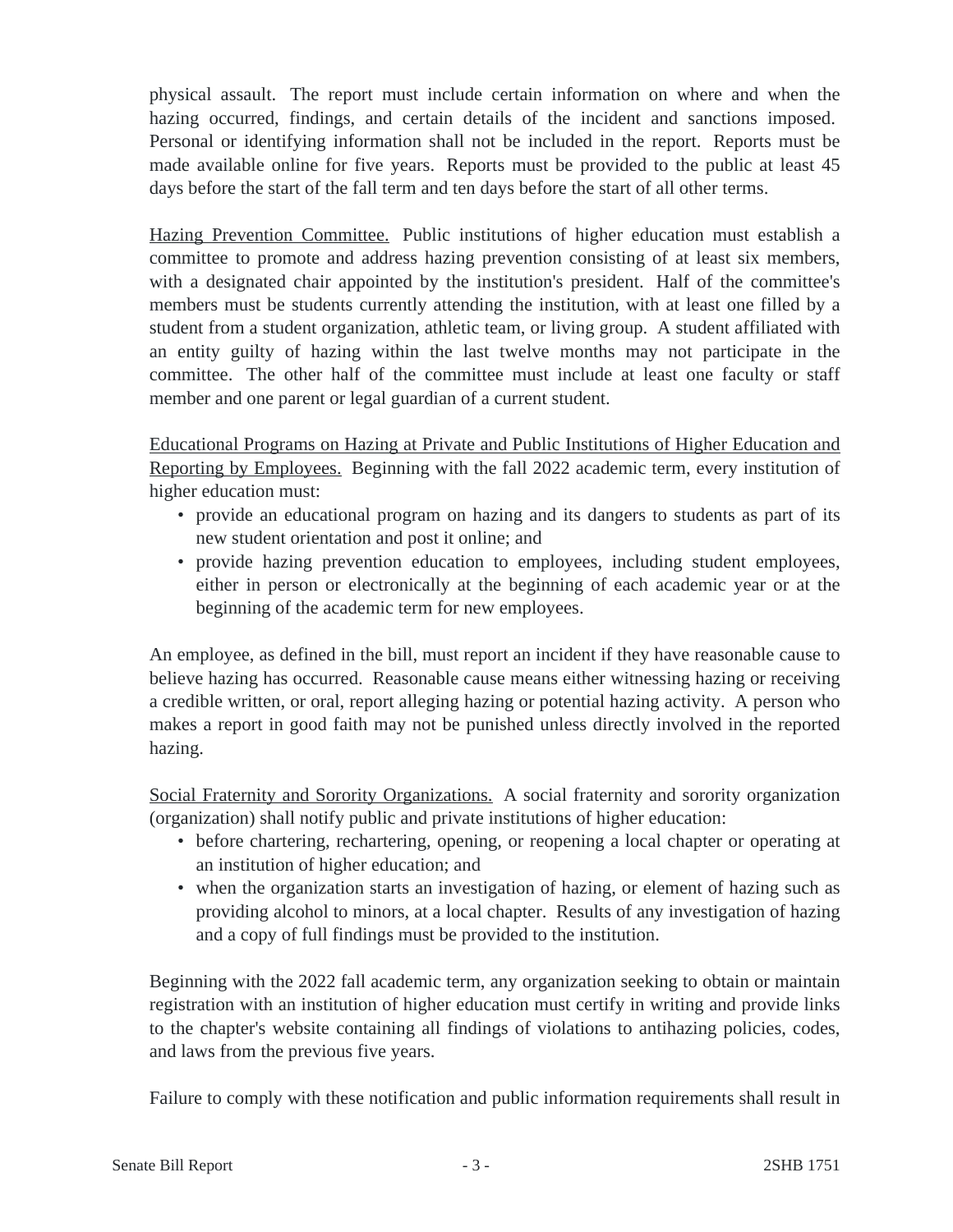automatic loss of recognition by the institution of higher education, until the organization comes into compliance.

**Appropriation:** None.

**Fiscal Note:** Available.

## **Creates Committee/Commission/Task Force that includes Legislative members:** No.

**Effective Date:** Ninety days after adjournment of session in which bill is passed.

**Staff Summary of Public Testimony:** PRO: As a mother, I cannot imagine losing a child. Many students experience hazing, and nearly all go unreported. Sam Martinez died in a hazing event associated with a fraternity at WSU. While many think of hazing as something associated with the Greek system, it goes beyond that. Unofficial organizations operate on campus with incidents without needing to notify anyone. Community members, law enforcement, students, institutions, and families will benefit from this bill. The Pullman Police Department investigated the death of Sam Martinez. Initiations and pledging are just other words for hazing. The kind of public reporting required in this bill will bring hazing out of the shadows. We can't stop hazing until we educate students and other about what hazing looks like.

On November 12, 2019, I learned that our son Sam had been found dead at WSU, following a hazing ritual. This bill is about two things: transparency and education. Alpha Tau Omega had a history of hazing violations. This is something, as a parent, I didn't know about. Fraternities have proven again and again that they cannot stop hazing. We need safeguards to make sure no other family goes through this. Sam was the best thing to ever happen to me and my wife. It was the saddest day of my life when I saw him for the last time. If only one of these young men could have called an ambulance. Please pass this bill so no other kids are lost.

Just over three years ago, I lost my 18 year old son, Collin, at Ohio University. After he died, we found out about the torture, through hazing, he had to endure. Collin's death was senseless and tragic, and completely avoidable. Ohio's Legislature passed Collin's Law last year. 2SHB 1751 includes elements of Collin's Law such as increased transparency regarding violations and required education on how to recognize hazing. This bill is about changing the culture around hazing. No family should ever have to go through the loss of a child due to hazing.

All career and technical colleges(CTCs) prohibit hazing. There are two areas that may need revision in enacting this at the CTCs: the inclusion of alcohol, drug, sexual and physical assault in the definition of hazing in Section 1 of the bill; and disciplinary action against student organizations or groups—colleges may need to adopt special procedures for adjudicating these types of actions. Implementation may look different at the CTCs. First,